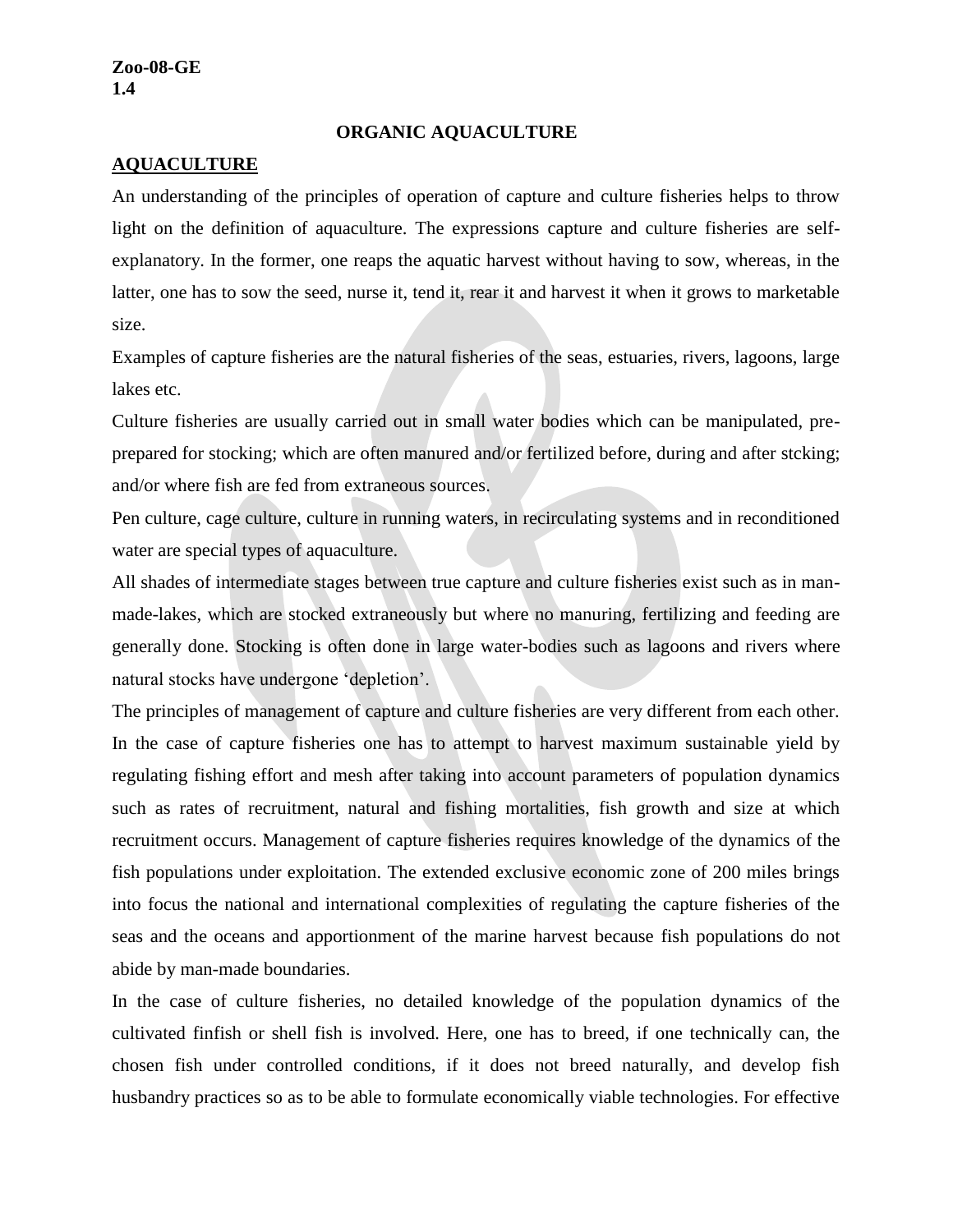aquaculture, one has to gain familiarity and control water quality to enhance its biological productivity; one has to understand fish nutrition so as to be able to formulate nutritionally balanced fish diet; one has to delve deep into fish genetics so as to be able to evolve new varieties and strains which bestow commercial advantages to the product in terms of superior growth rate, nutritive value, bonelesness, taste, odour etc.; one has to prevent incidence of fish infections and diseases through prophylatics and therapeutics.

With this background information, a definition of aquaculture can be attempted.

Aquaculture has been defined by the Japanese Resource Council, Science and Technology Agency as under:

"Aquaculture is an industrial process of raising aquatic organisms upto final commercial production within properly partitioned aquatic areas, controlling the environmental factors and administering the life history of the organism positively and it has to be considered as an independent industry from the fisheries hitherto."

Aquaculture is organised production of a crop in the aquatic medium. The crop may be that of an animal or a plant. Naturally, the organism cultured has to be ordained by nature as aquatic.

Examples are:

Finfish: Tilapia, carp, trout, milkfish, bait minnow, yellow tail, mullet, cat fish.

- Shellfish: Shrimps, prawns, oysters, mussels, pearl oyster for cultured pearls (eg. Japanese pearl oyster, Pinctada fucata).
- Plants: Water chestnut (Trapa natans). Red alga of Japan, "Norie" (Porphyra). Red alga of Philippines & U.S.A. (Eucheuma) Brown alga of Japan, "Wakame" (Undaria).

During the last decade or so there has been noticeable a global upsurge for aquaculture. Some of the factors which have contributed to the upsurge are:

Increased and continuously rising cost of fishing operations due to steep rise of the price of fuel. Fear of reduction in marine fish landings by countries that depend on fishing in the territorical waters of other countries as a result of the new laws of the sea of 200 miles exclusive economic zone.

Need, in some countries, for finding alternative and/or additional employment for large numbers of surplus fishermen or under-employed farmers.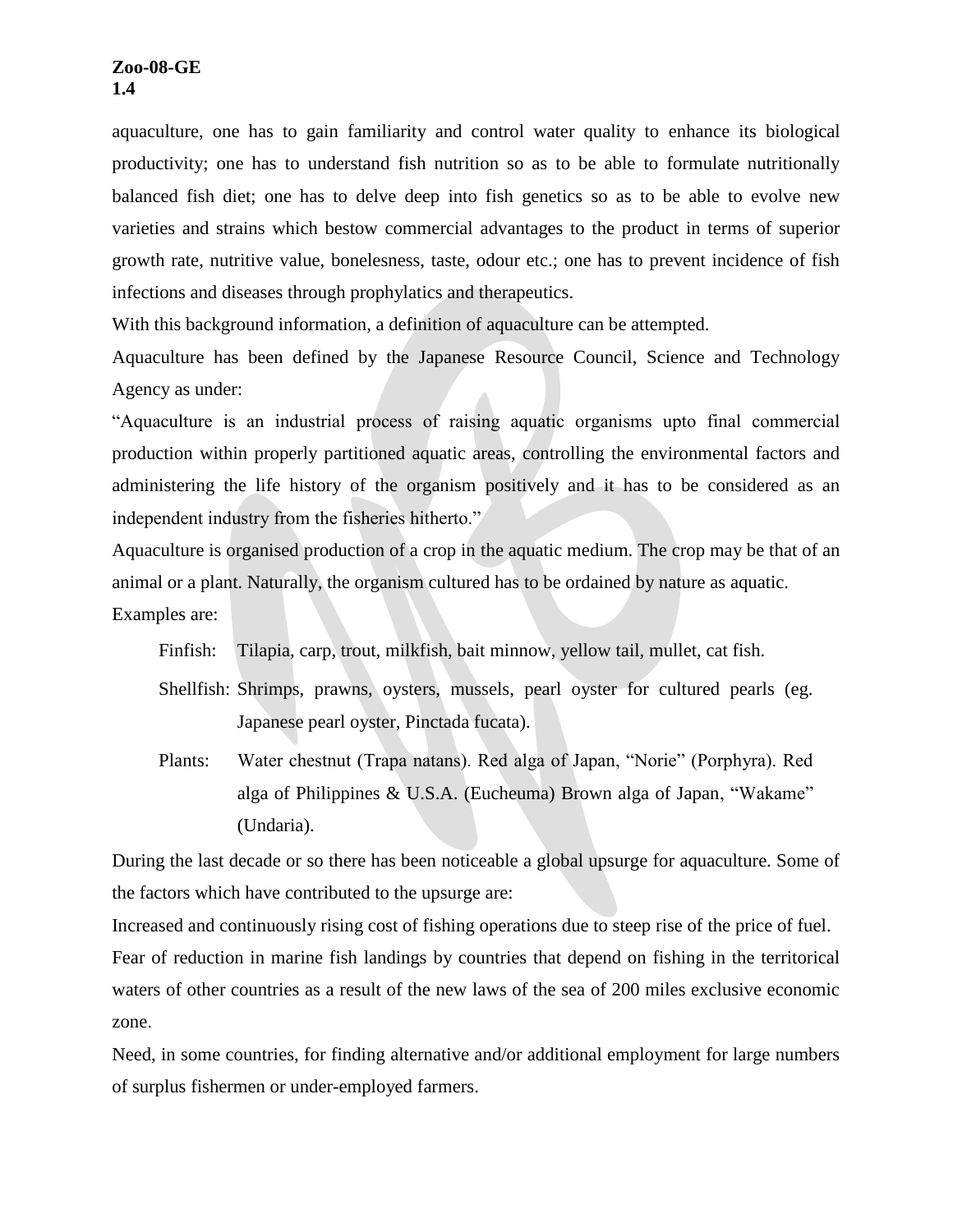A persistent demand in most developed countries for high cost species like shrimps and prawns. This has greatly promoted interest in aquaculture in countries that wish to increase their foreign exchange earnings.

The behaviour of one of the world's most productive capture fisheries viz. that of Peruvian anchovy has, I believe, given a hard blow to aquaculture on the one hand, in making scarce and increasing the cost of fishmeal, which is the ingredient of most fish feeds, and, on the other, seeing the helpnessness of man in countrolling natural causes of fluctuations of marine fish yields, has created a desire in him to acquire control on processes of production through aquaculture.

Factors which have been unfavourable to the development of aquaculture are:

Shortage of fertilizers in most developing countries and their allocation to agriculture. In this respect, there is a measure of conflict between agriculture and aquaculture.

Increasing prices and even the availability of fish meal, which, as stated earlier, is the ingredient of most fish-feeds. This is linked with the Peruvian Anchovy crisis, which, apart from aquaculture, adversely hit agriculture, through scarcity of guano and fertilizer, and poultry industry through scarcity of fish meal. This has led to search for cheaper protein substitutes in fish feeds and spurt of research activity in that direction in different countries.

While a general global environmental consciousness has ameliorated aquatic pollution and has thus helped fish culture, aquaculture itself is considered by some as a polluting agent, through release of water containing fish metabolites leading to eutrophication in the recipient waters, which may be a stream or a river or another kind of natural water-body. Discharge regulations which are applicable to aquaculture by authorities in some countries.

The basic fact is that fishes in general help to keep the aquatic environment clean through exercising biological control of vectors (eg. of water-borne diseases like malaria, filaria etc). Aquaculture water and pond bottom mud often act as fertilizers to agricultural fields. Rarely does aquaculture discharge-water cause pollution.

Authentic proof it required to establish that aquaculture is a polluter. In whichever case, if it is proved that aquaculture has polluted the environment, the discharge water from aquaculture establishment would need to be treated and rendered innocuous before release.

Aquatic pollution, through discharge of agricultural pesticides, domestic wastes, trade effluents and oil spills, has very adversely affected aquaculture. In this respect, there is a measure of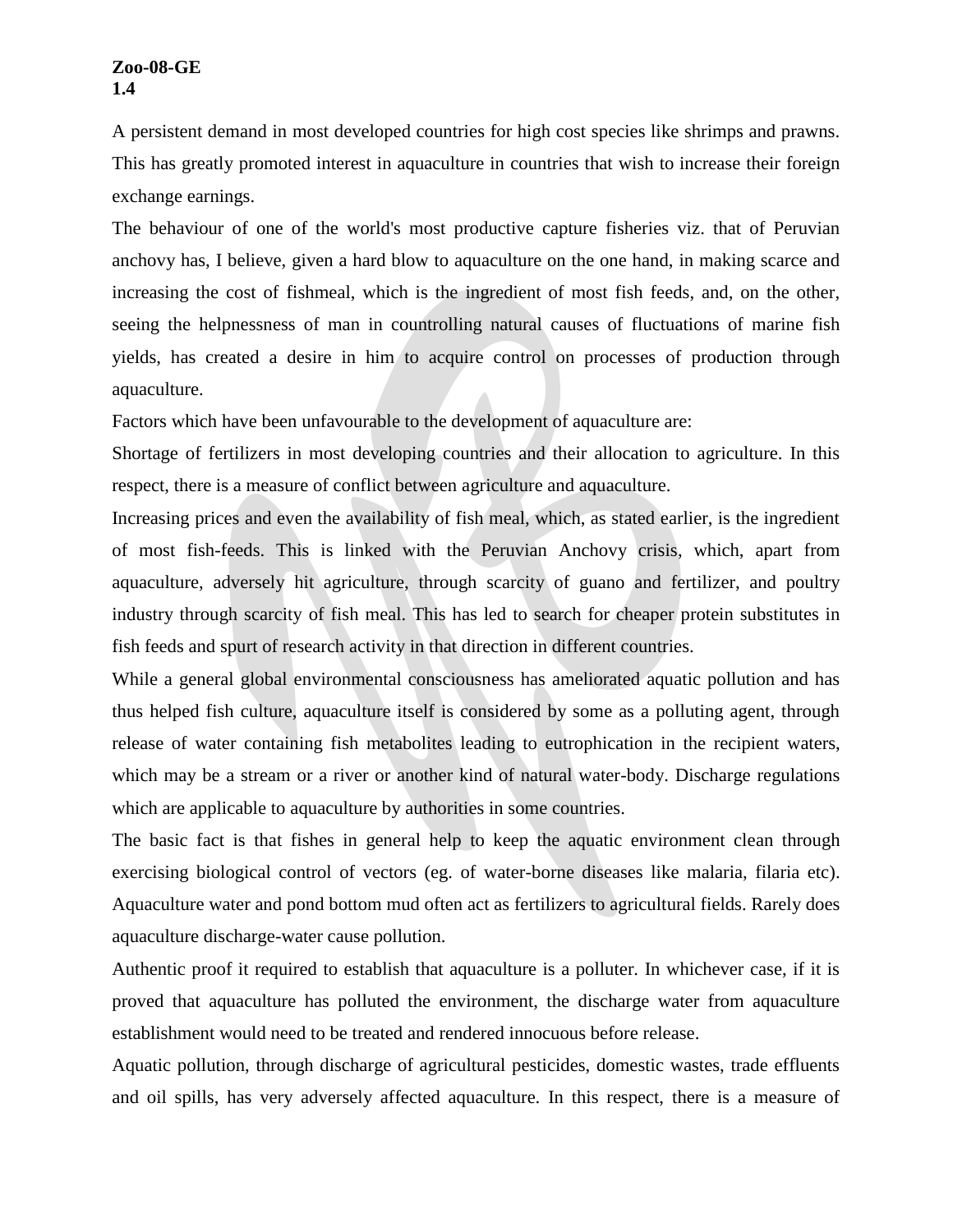conflict between agriculture, especially cultivation of high yielding varieties (HYV) of cereals, and aquaculture. E.g. cases of fish kills in streams and other water-bodies where pesticides fall or where industrial effluents are discharged and adverse effect on oyster beds off Japanese, U.S.A. and French Coasts. The well known cases of oil spills are those of the tankers: Tory Canyon (1967) and Amoco Cadiz (1978).

Absence of a constitutional provision for aquaculture as a discreet national activity and legal frame-work for governing its development and administration in most of the countries of the world are standing in the way of entrepreneurs making investment in aquaculture.

Multi-disciplinary and systems characteristics of modern aquaculture need to be especially emphasised in a lecture on definition of aquaculture. Mention has been made earlier of some of the essential components of aquaculture such as water quality control, fish breading, fish genetics, fish nutrition, fish feed formulation, fish pathology, fish parasites and predator control etc. An aquaculturiest has to successfully carry out a whole series of operations before be is able to market his produce.

Complete package of practices have to be developed which involve accomplishment of several steps such as fish multiplication, nursing, tending, and rearing the young, all of which require special food for the larvae and the young fish; then growing the young to marketable size which require special feed again and often intensive feeding for quick growth. The quality of fish feed would naturally depend on the species cultivated. All the above mentioned steps in the practice of aquaculture require rigid water quality control. The cultivated fish has to be saved from the depredations of predators all along its culture. The health of the fish has to be continuously monitored and guarded against infections and infestations which have got to be checked.

The systems approach stands in contrast with disciplinal studies where a scientist take s.up a specific problem and goes deep into it to investigate a certain phe no menon or seeks to establish cause and effect relationship. Even the latter, depending on the nature of the problem, may be multi-disciplinary but it need not always necessarily be. A biochemist, for example, can effectively study fish nutrition and feed components of fish required at different stages of its life but, for successful aquaculture, the whole system involving scores of aspects, some of which have been high-lighted above, have to be worked out.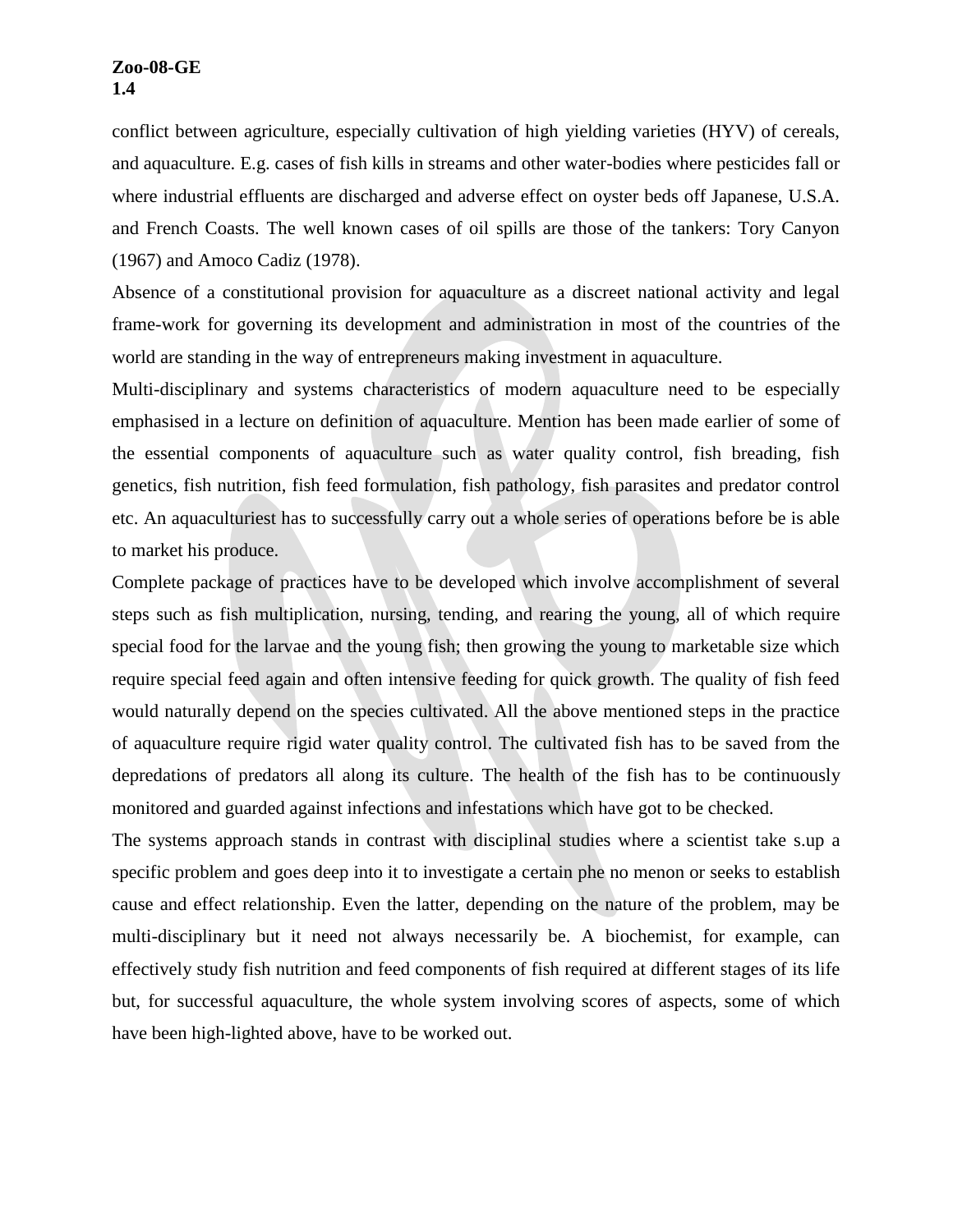#### **OBJECTIVES OF AQUACULTURE**

Having defined aquaculture and mentioned some of the reasons which have contributed to imparting a fillip to aquaculture in recent times, it is proper to state the objectives of aquaculture. These are:

Production of protein rich, nutritive, palatable and easily digestible human food benefiting the whole society through plentiful food supplies at low or reasonable cost.

Providing new species and strengthening stocks of existing fish in natural and man-made waterbodies through artificial recruitment and transplantation.

Production of sportfish and support to recreational fishing.

Production of bait-fish for commercial and sport fishery.

Production of ornamental fish for aesthetic appeal.

Recycling of organic waste of human and livestock origin.

Land and aquatic resource utilization: this constitutes the macro-economic point of view benefiting the whole society. It involves (a) maximum resource allocation to aquaculture and its optimal utilization; (b) increasing standard of living by maximising profitability; and (c) creation of production surplus for export (earning foreign exchange especially important to most developing countries).

Providing means of sustenance and earning livelihood and monetary profit through commercial and industrial aquaculture. This constitutes the micro-economic point of view benefiting the producer. In the case of small-scale producer, the objective is to maximise income by greatest possible difference between income and production cost and, in the case of large scale producer, by maximising return on investment.

Production of industrial fish.

Fish flesh, on the average, contains: moisture and oil, 80%; protein; 15–25%; mineral matter, 1– 2%; and other constituents, 1%. Water content is known to vary inversely with fat content. Need for artificial recruitment has arisen in order to replace or augment stocks decimated by: decline of water quality and destructive fishing (e.g. pollution, poisoning, dynamiting); barrier to migration caused by execution of river valley projects (e.g. anadromous fish) and overfishing. From the global view point, the fish which have overwhelmingly dominated artificial recruitment are: i) Oncorhynchus ii) Acipenser iii) Salmo. Artificial recruitment of carp, tilapia and mullet are also important mostly in tropical and subtropical countries.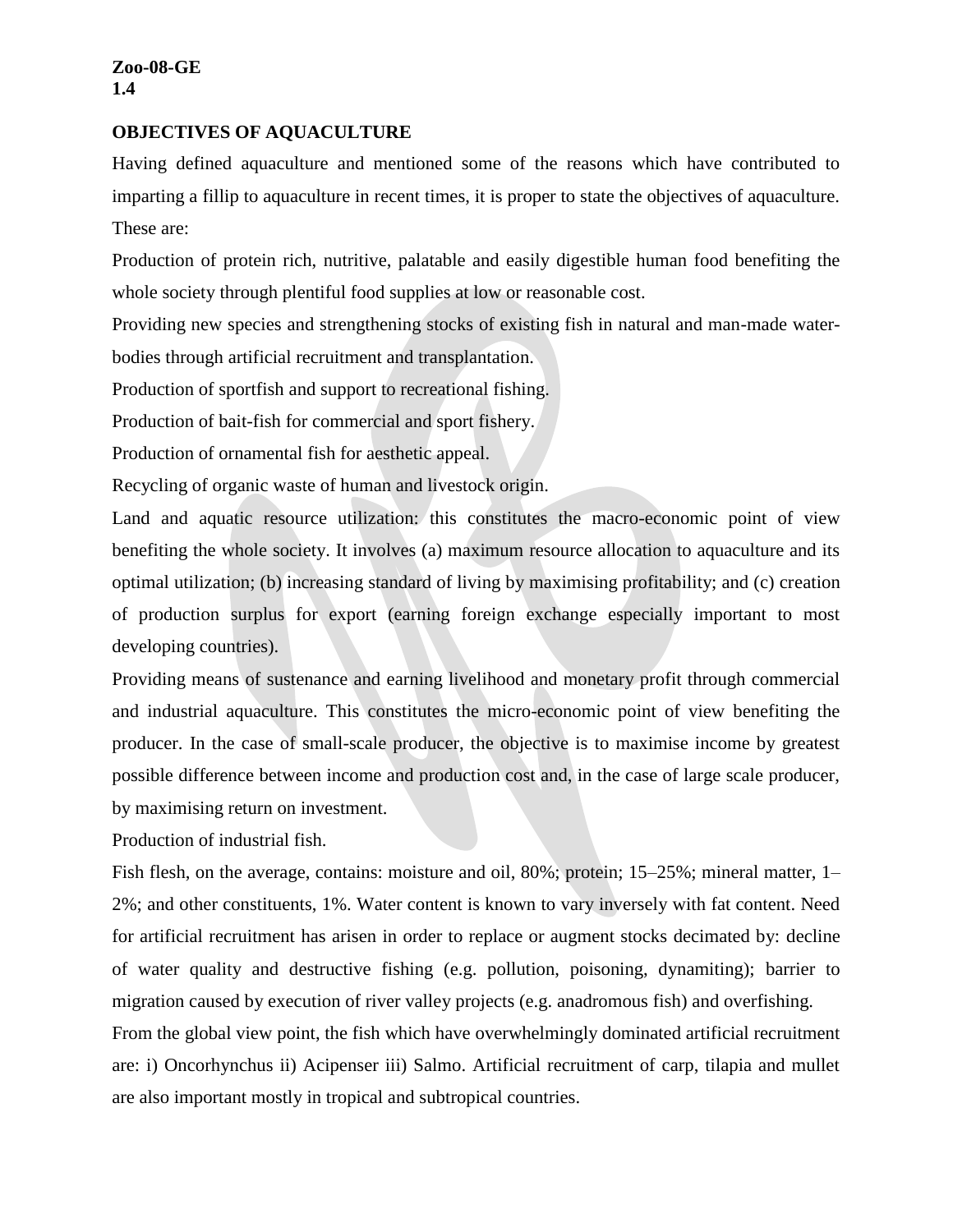*Oncorhychus* and *Salmo* transplants have contributed maximum to sport and recreational fishing.

Production of livebait e.g. for skipjack tuna (*Katsuwonus pelamis*) is an example of bait production for commercial fishing. Some potential live-bait species are: Tilapia mossambica, Dorosoma petenense, Engraulis japonicus, Sardinella malanure, several species of mullets and cyprinids.

A wide variety of ornamental fish such as sword tail (*Xiphophrus helleri*); angel fish (Pterophyllum scale), siamese fighter (*Betta splendens*), goldfish, and common carp. The last mentioned supports intensive breeding of fancy carps (live jewels) of Japan.

There has come into being fish-cum-livestock culture, in the form of an integrated system especially involving cattle, pigs, ducks and poultry.

Several by-products are obtained from fish. They include fish meal used for animal feeding (in aquaculture an important component of most fish feeds) and as manure; fish flour; fish oil; leather; gelatin and glue from fish skins; imitation pearls; isinglass; adhesives; insulin from fish pancreas; sex hormones from gonads etc.

Production of industrial fish includes production for purposes of reduction to fishmeal or fertilizers. Seaweeds are cultured for marine colloids and pearl oysters for cultured pearls.

Today's consumers are much more educated, health conscious and inquisitive about the food they eat. They are interested not only in the health benefits of the food they eat but also in the environmental, social and sustainability issues surrounding how the food is produced and, of course, they want to be sure that their seafood is safe. In short, consumers want food that is clean, safe to eat and which will impact the environment as little as possible.

On the other hand, there is the trend for modern mass production, where industrial efficiency creates the cheapest product. While mass production will likely dominate the market in the near future, the methods used will gradually change in line with consumer concerns and the origin of the product. The growing awareness and concern on food safety and environmental issues worldwide has played a major role in the rise of organic produce and markets. Awareness of health and environmental issues is growing not only in the international community, but also among lower income communities. Consequently, government and private sector organizations in many countries are increasingly encouraging organic agriculture. This handbook aims to provide a guide to aquaculture farms planning to convert to organic farming. Guidelines on general organic production procedure based on quality control points are provided.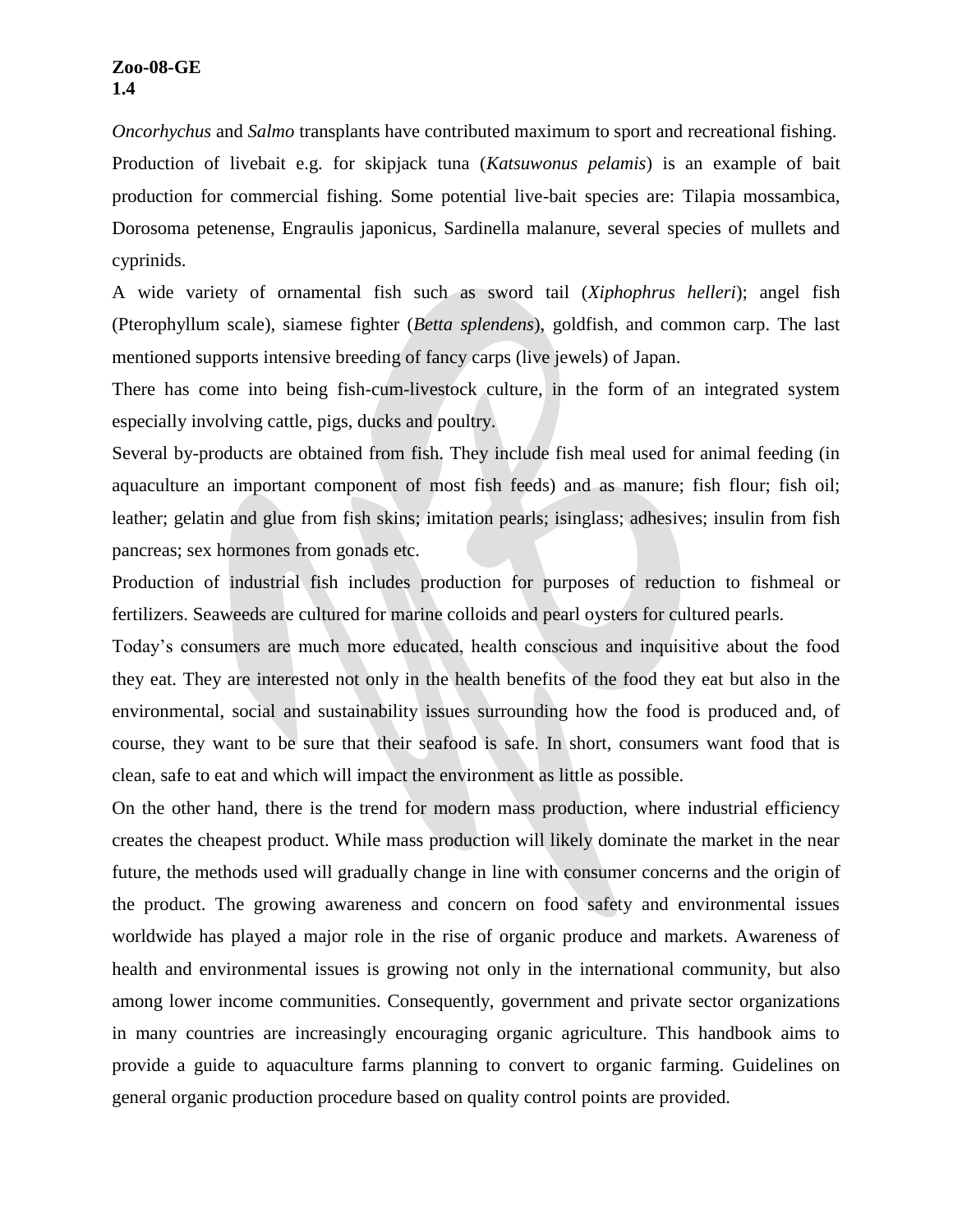Organic aquaculture uses holistic production management systems which promote and enhance ecosystem health, including biodiversity, biological cycles and soil biological activity. Organic production systems are based on specific and precise standards of production which aim at achieving optimal production systems which are socially, ecologically and economically sustainable. Requirements for organically produced foods differ from conventional products in that production procedures are an intrinsic part of the identification and labeling of, and claim for such products. Organic farm management relies on natural or traditional production methods. Since organic aquaculture is an offshoot of organic agriculture, the definition for it is

derived from that for organic agriculture. The International Federation of Organic Agriculture Movements (IFOAM) defines organic agriculture as a "... system which promotes environmentally, socially and economically sound production of food and fibers and which dramatically reduces external inputs by refraining from the use of chemo-synthetic fertilizers, pesticides and pharmaceuticals". The definition continues "... it allows the powerful laws of nature to increase agricultural yields and disease resistance".

Organic aquaculture, therefore, includes various elements which ensure that the farming activity is in harmony with nature, while keeping in mind the good health and welfare of the culture organisms.

## **GENERAL PRINCIPLES OF ORGANIC FARMING**

Organic aquaculture involves the following general principles and practices:

- Intensive monitoring of any environmental impact of the activity to prevent adverse impact
- Integration of natural plant communities in the farm management
- Use of polyculture, where possible, in a sustainable production system
- Use of indigenous species as far as possible (care must be taken when introducing exotic species)
- Production of produce and product processing according to organic principles
- Utilization of natural breeding methods, without the use of hormones, irradiation and antibiotics
- No use of GMOs in the production chain, including in stocked animals and feed
- Stocking should be at appropriate stocking density, taking into account ecological capacity of site and species-specific behaviour of animals

Feed and fertilizer must be from certified organic agriculture. If not, then